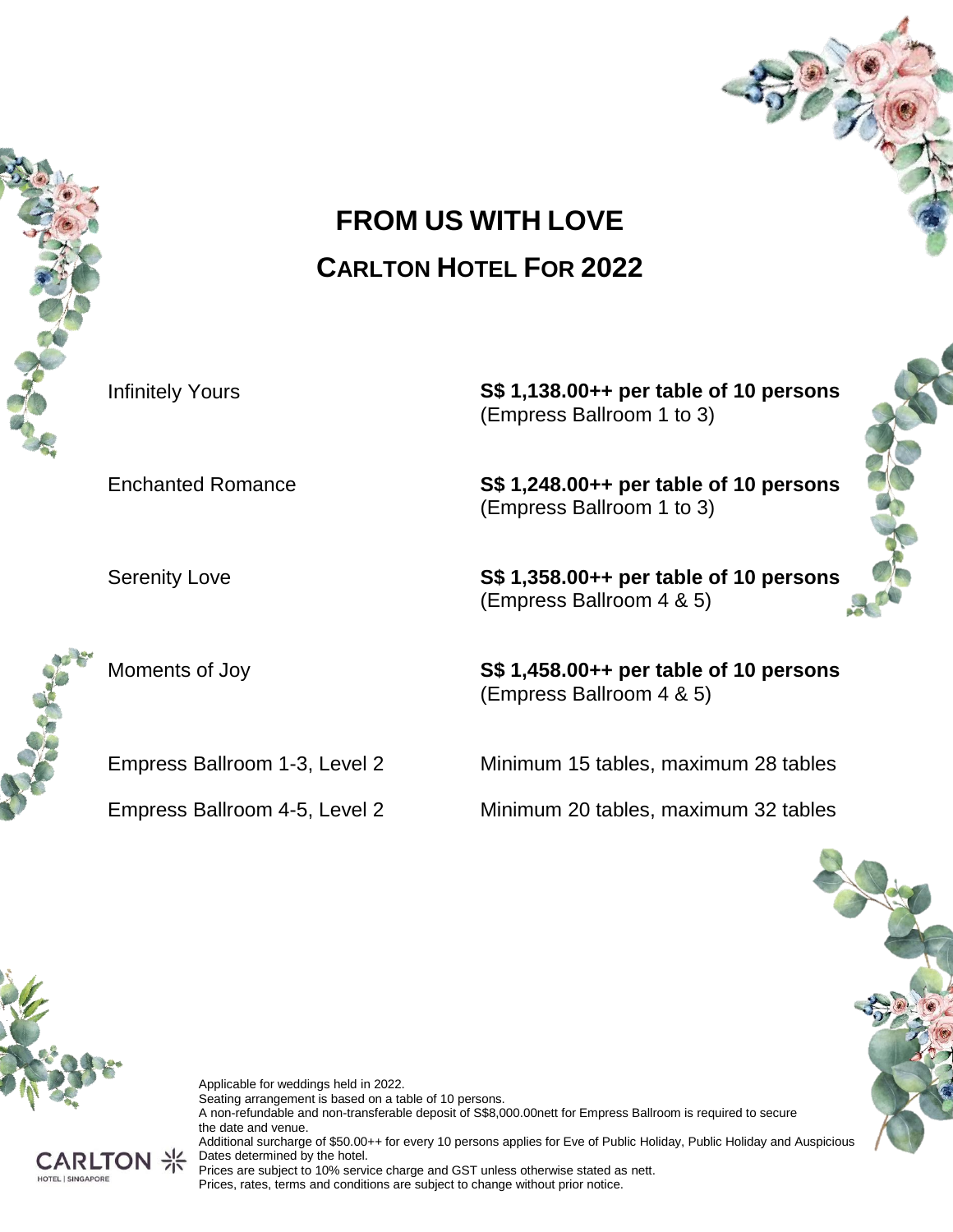



# **WEDDING PACKAGE**

#### **DINING**

 Sumptuous Chinese Cuisine specially prepared by our Master Chef from the award-winning Wah Lok Cantonese Restaurant.

## **BEVERAGES**

- Free flow of Chinese tea and soft drinks throughout event (excluding juices).
- House Pour wine can be arranged at a special price of **S\$65.00++** per bottle.
- Beer can be arranged at a special price of **S\$720.00++** per 30-litre barrel or at **S\$18.00++** per glass.
- Corkage fee for Duty Paid & Sealed wine and hard liquor can be arranged at **S\$18.00++** per opened bottle.

#### **DECORATIONS**

- Smoke effect for March in ceremony to accompany couple's grand entrance.
- Elegant floral decorations for the stage, aisle and floral center pieces for all dining tables.
- $\bullet$  Intricately designed dummy wedding cake for cake cutting ceremony.
- Complimentary 5-tier fountain display with a bottle of Prosecco.

## **COMPLIMENTARY**

- Complimentary \$80nett room service credits (Valid during your wedding stay only)
- Choice of unique wedding gifts for all your guests.
- Choice of elegant wedding invitation cards for up to 70% of your guaranteed attendance. (Printing not included)
- Complimentary car park coupons for up to 20% of your guaranteed attendance.
- Complimentary usage of Ang Bao Box to contain well wishes from your guests.
- Complimentary utilization of existing LCD Projector and screen for your wedding video montage

Applicable for weddings held in 2022. Seating arrangement is based on a table of 10 persons. A non-refundable and non-transferable deposit of S\$8,000.00nett for Empress Ballroom is required to secure the date and venue. Additional surcharge of \$50.00++ for every 10 persons applies for Eve of Public Holiday, Public Holiday and Auspicious



Dates determined by the hotel. Prices are subject to 10% service charge and GST unless otherwise stated as nett.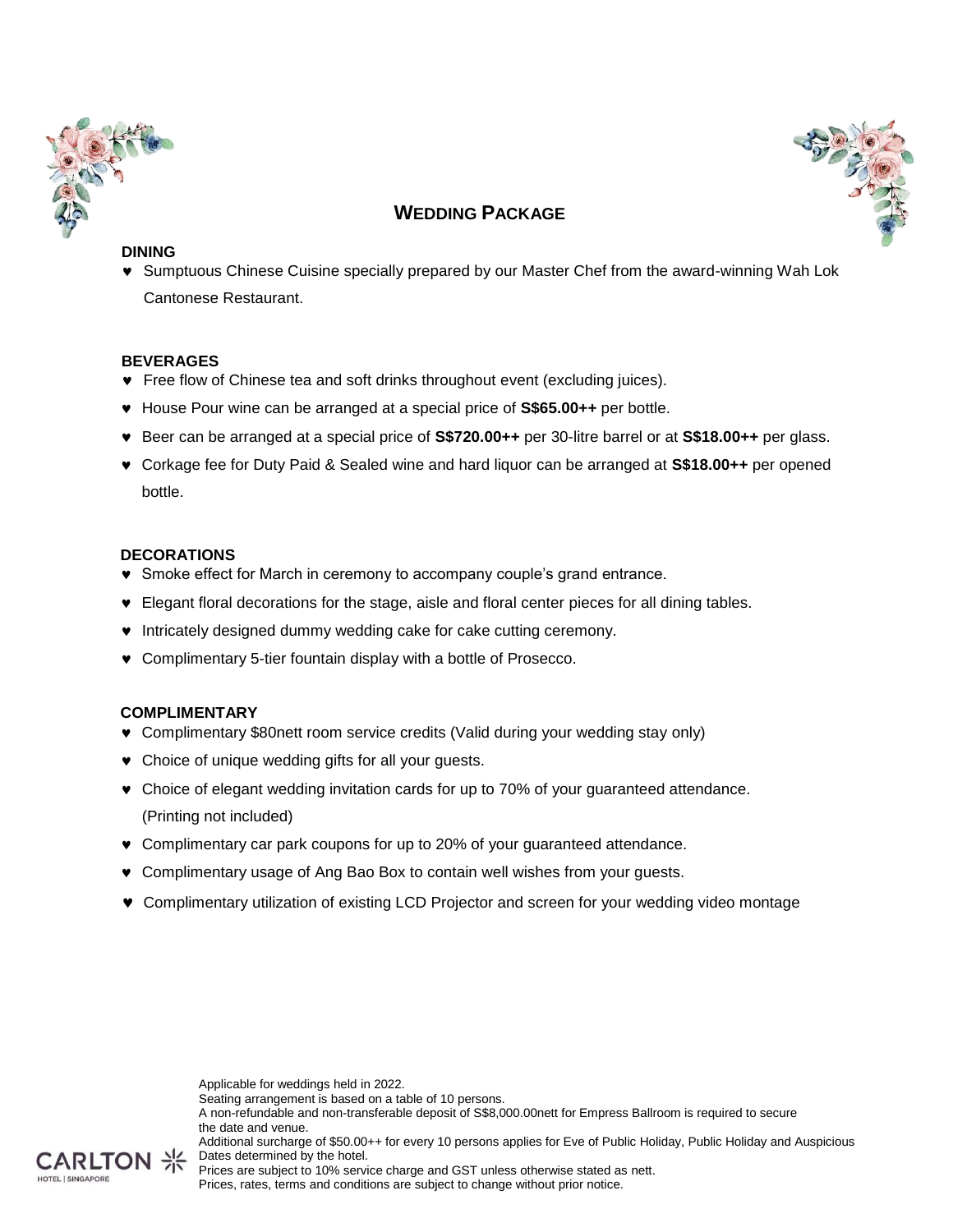



## **Empress Ballroom 1 to 3 Package**

- Complimentary food tasting for six persons in Wah Lok Cantonese Restaurant, available only on Weekday evenings from Monday to Thursday excluding Eve of Public Holidays & Public Holidays.
- One (1) night stay in our Bridal Room with welcome amenities & breakfast for two persons at Café Mosaic.
- Complimentary day use room for helper's usage from 1000hrs to 1700hrs / 1500hrs to 2000hrs.
- Complimentary one (1) 30-litre barrel of beer for event consumption only.

#### **Empress Ballroom 4 & 5 Package**

- Complimentary food tasting for six persons in Wah Lok Cantonese Restaurant, available only on Weekday evenings from Monday to Thursday excluding Eve of Public Holidays & Public Holidays.
- Two (2) nights stay in our Bridal Room with welcome amenities & breakfast for two persons at Café Mosaic.
- Complimentary day use room for helper's usage from 1000hrs to 1700hrs / 1500hrs to 2000hrs.
- Conversion of day-use room to one (1) night stay will be accorded to **Moments of Joy.**
- Complimentary one (1) 30-litre barrel of beer for event consumption only.
- Additional one (1) 30-litre barrel of beer will be accorded for **Moments of Joy.**
- Complimentary one (1) bottle of house wine for every ten guests for event consumption only.

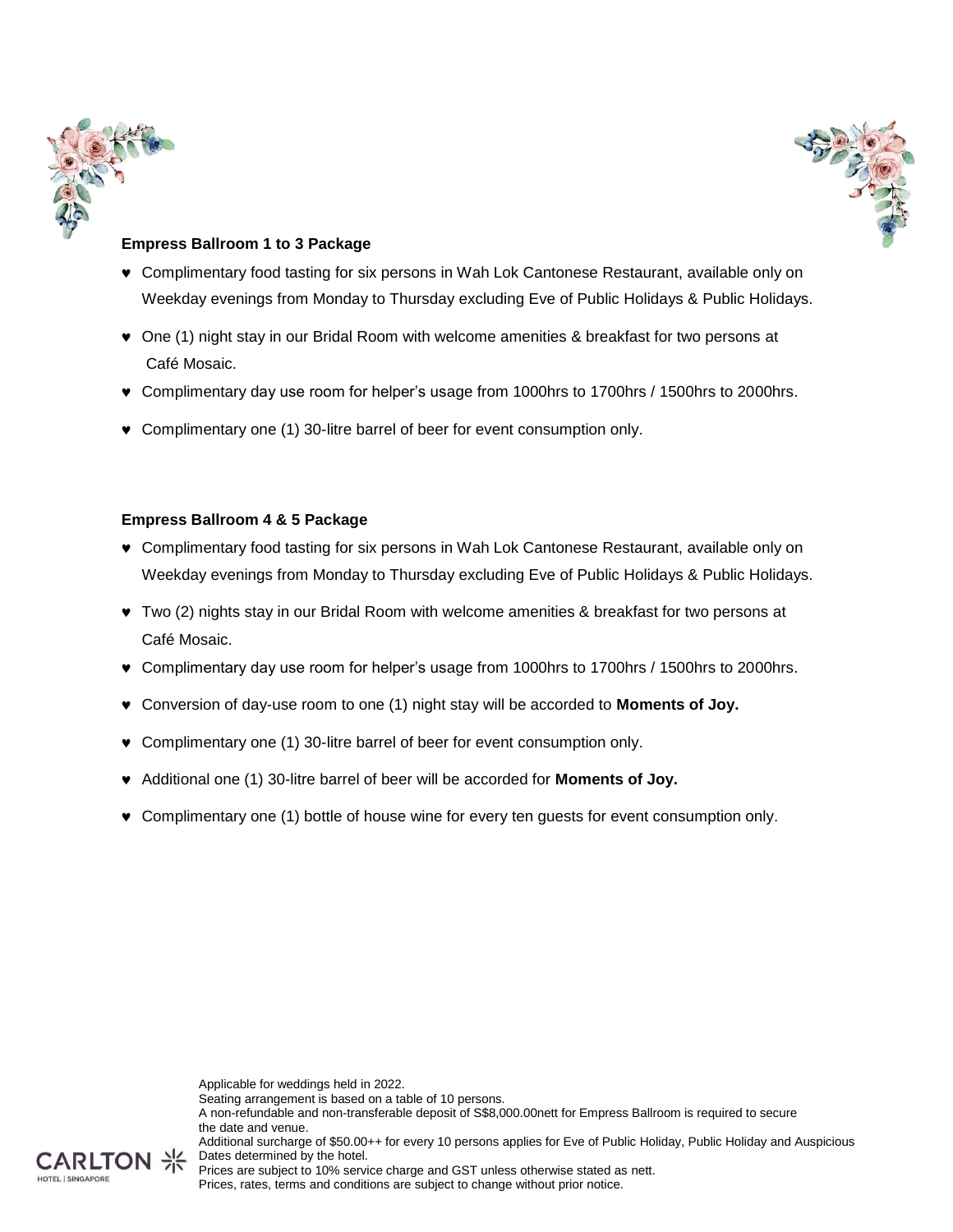

# 

# **INFINITELY YOURS**

#### COLD DISH COMBINATION 大拼盆 **Choose five (5) items from the below selections**

▢ 烧鸭片 Roasted Duck ▢ XO 海螺

XO Topshell

▢ 话梅番茄 Mini Tomato with Plum ▢ 日式迷你八爪鱼 Japanese Baby **Octopus** 

Prawn Salad ▢ 迷你春卷 Mini Spring Roll

▢沙律虾

▢ 香炸白饭鱼 Deep Fried Silverfish ▢ 炒桂花粉丝

Scrambled Eggs with Vermicelli

## Choose one (1) item from each course stated below

#### SOUP 汤类

**FISH** 鱼

▢ 金汤海皇羹 (虾粒,蟹肉, 瑶柱,海螺丝) Imperial Four Treasures in Carrot Soup

▢ 虫草花海螺雞汤 Double Boiled Chicken Soup with Cordyceps Flower and Sea Whelk

▢ 油炸金目鲈 Deep Fried Sea Bass in Superior Soya Sauce

## VEGETABLE 菜

▢ 海螺扒菠菜 Giant Topshell with Spinach

## POULTRY 家禽

▢ 茶皇豉油鸡 Smoked Chinese Tea Soya Chicken

## **NOODLES & RICE 面.饭**

▢ 豉油皇海鲜粒炒米粉 Fried Vermicelli with Diced Seafood

#### DESSERT 甜品

▢ 冻芒果布丁 Mango Pudding ▢ 干贝北菇扒西兰花 Braised Shiitake Mushroom with Broccoli in Conpoy Sauce

Steamed Sea Bass with Minced Garlic in Soya Sauce

▢ 豉油鸡 Soya Sauce Chicken

▢ 蒜茸蒸金目鲈

▢ 海鲜荷叶饭 Lotus Leaf Rice with Diced Seafood

▢ 龙眼红枣汤圆 Glutinous Rice Ball in Longan & Red Dates

Applicable for weddings held in 2022. Seating arrangement is based on a table of 10 persons. A non-refundable and non-transferable deposit of S\$8,000.00nett for Empress Ballroom is required to secure the date and venue. Additional surcharge of \$50.00++ for every 10 persons applies for Eve of Public Holiday, Public Holiday and Auspicious  $CARTON \nless$  Dates determined by the hotel.



Prices are subject to 10% service charge and GST unless otherwise stated as nett. Prices, rates, terms and conditions are subject to change without prior notice.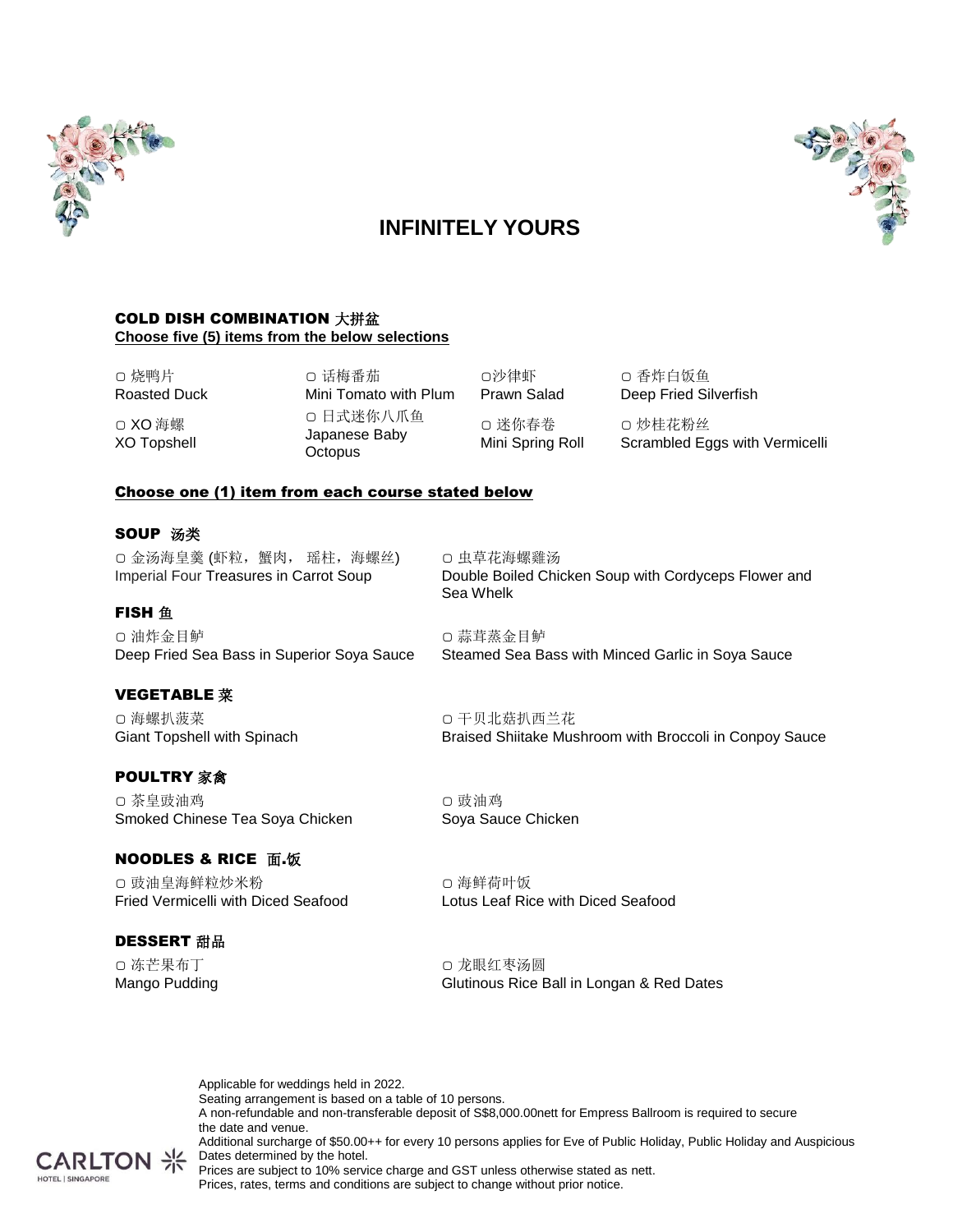

# **ENCHANTED ROMANCE**



#### COLD DISH COMBINATION 大拼盆 **Choose five (5) items from the below selections**

▢ 脆皮烧肉 Roast Pork ▢ 烧鸭片 Roasted Duck

▢ 香炸鱼皮 Deep Fried Fish Skin ▢ 日式迷你八爪鱼 Japanese Baby Octopus

▢ 沙律虾 Prawn Salad ▢ 迷你春卷 Mini Spring Roll

▢ 话梅番茄 Mini Tomato with Plum ▢ 炒桂花粉丝 Scrambled Eggs with Vermicelli

Choose one (1) item from each course stated below

#### **SOUP 汤类**

▢ 五宝羹 (海參,蟹肉,瑤柱,鱼鳔,金菇) Imperial Five Treasures Soup

# **FISH** 鱼

▢ 港式蒸海斑 Steamed Garoupa in Superior Soya Sauce

## SEAFOOD 海鲜

▢ XO 蜜豆炒虾球 Sautéed Prawns with Honey Peas in XO Sauce

# VEGETABLE 菜

▢ 海螺扒菠菜 Giant Topshell with Spinach

## POULTRY 家禽

▢ 葱油招牌脆皮炸子鸡 Signature Crispy Roast Chicken with Onion

## **NOODLES & RICE 面.饭**

▢ 银芽九王干烧伊府面 Braised Ee-Fu Noodles with Silver Sprout, Straw Mushrooms and Chives

## DESSERT 甜品

▢ 青苹果菊冻 Chilled Green Apple Jelly with Chrysanthemum

▢ 海螺丝鱼肚羹 Thick Soup with Shredded Topshell and Fish Maw

▢ 蒜茸蒸海斑 Steamed Garoupa with Minced Garlic in Soya Sauce

▢ 宮保虾球 Wok Fried Prawns in 'Kung Po' Sauce

▢ 干贝北菇扒西兰花 Braised Shiitake Mushroom with Broccoli in Conpoy Sauce

▢ 茶皇豉油鸡 Smoked Chinese Tea Soya Chicken

▢ 腊味荷叶饭 Fried Rice with Dried Sausage in Lotus Leaf

▢ 红豆沙汤圆 Cream of Red Bean Paste with Glutinous Rice Ball

Applicable for weddings held in 2022. Seating arrangement is based on a table of 10 persons. A non-refundable and non-transferable deposit of S\$8,000.00nett for Empress Ballroom is required to secure the date and venue. Additional surcharge of \$50.00++ for every 10 persons applies for Eve of Public Holiday, Public Holiday and Auspicious  $CARTON \nless$  Dates determined by the hotel. Prices are subject to 10% service charge and GST unless otherwise stated as nett.

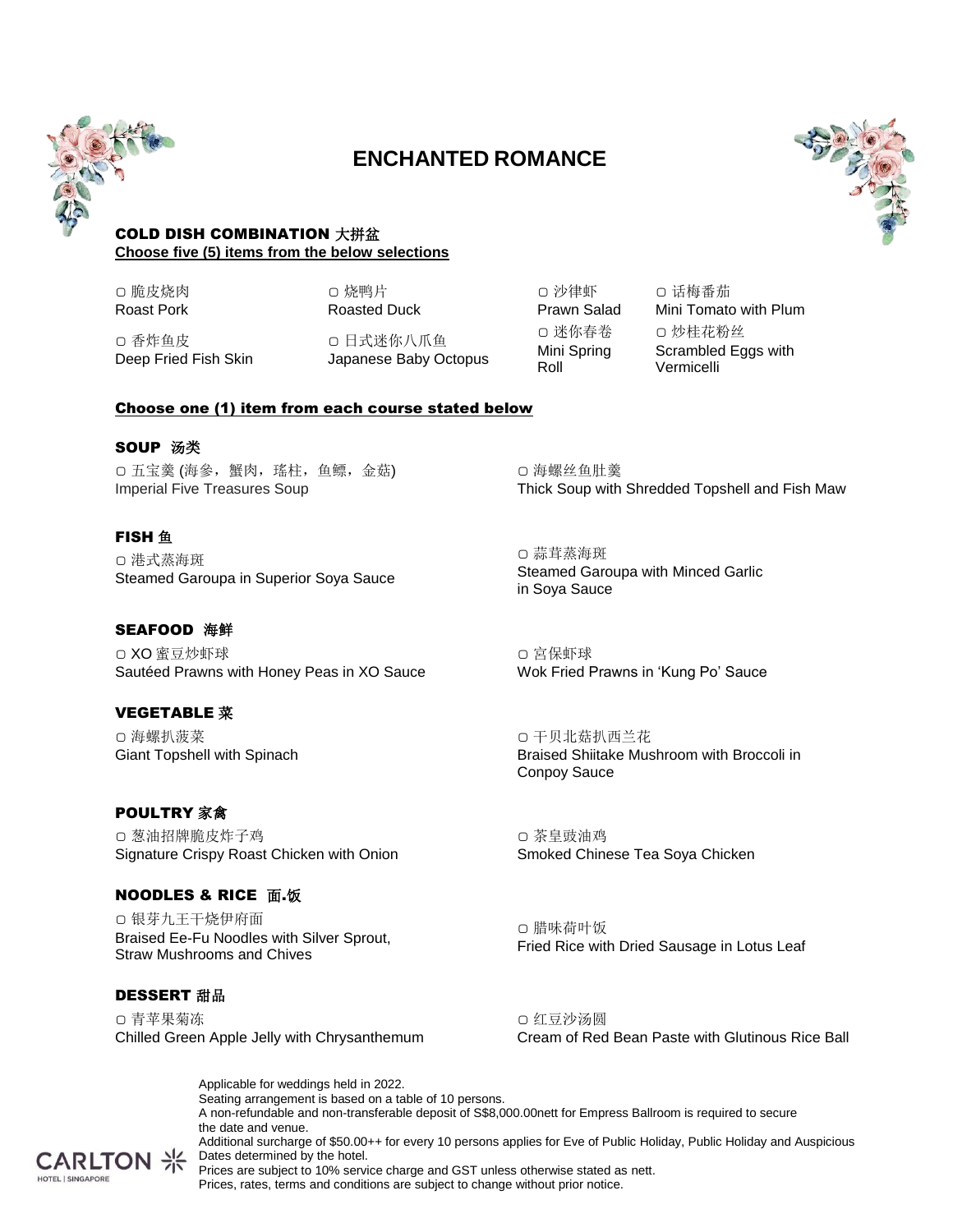

# **SERENITY LOVE**



#### COLD DISH COMBINATION 大拼盆 **Choose five (5) items from the below selections**

▢ 龙虾沙律 Lobster Salad

Deep Fried Fish Skin

▢ 香炸鱼皮

▢ 烟鸭胸 Smoked Duck Breast ▢ 日式迷你八爪鱼 Japanese Baby **Octopus** 

▢ 沙律虾 Prawn Salad

▢ 话梅番茄 Mini Tomato with Plum

▢ 迷你春卷 Mini Spring Roll

▢ XO 海螺 XO Topshell

## Choose one (1) item from each course stated below

#### SOUP 汤类

▢ 八宝羹 (海参,蟹黄,蟹肉,瑶柱, 鱼鳔,海螺,金菇,竹笙) Imperial Eight Treasure Soup

## **FISH** 鱼

▢ 港式蒸海斑 Steamed Garoupa in Superior Soya Sauce

## SEAFOOD 海鲜

▢ XO 蜜豆炒虾 Sautéed Prawns with Honey Peas in XO Sauce

## VEGETABLE 菜

▢ 海螺北菇扒菠菜 Giant Topshell with Spinach and Shiitake Mushroom

## POULTRY 家禽

▢ 脆皮烧鸡 Crispy Roast Chicken

## **NOODLES & RICE 面.饭**

▢ 豉油皇海鲜粒炒米粉 Fried Vermicelli with Diced Seafood

## DESSERT 甜品

▢ 冻芒果布丁 Mango Pudding ▢ 紅燒海味羹 (鲍鱼丝,虾粒,蟹肉,墨鱼) Braised Superior Broth with Shredded Abalone and Diced Seafood

▢ 蒜茸蒸海斑 Steamed Garoupa with Minced Garlic in Soya Sauce

▢ 沙律虾球 Sautéed Prawns Tossed with Salad Cream

▢ 北菇扒西兰花蟹肉汁 Braised Shiitake Mushroom with Broccoli in Crabmeat Sauce

▢ 茶皇豉油鸡 Smoked Chinese Tea Soya Chicken

▢ 腊味荷叶饭 Fried Rice with Dried Sausage in Lotus Leaf

▢ 百年好合红豆沙 Red Bean Paste with Lotus Seed & Lily Flower

Applicable for weddings held in 2022. Seating arrangement is based on a table of 10 persons. A non-refundable and non-transferable deposit of S\$8,000.00nett for Empress Ballroom is required to secure the date and venue. Additional surcharge of \$50.00++ for every 10 persons applies for Eve of Public Holiday, Public Holiday and Auspicious Dates determined by the hotel. Prices are subject to 10% service charge and GST unless otherwise stated as nett.